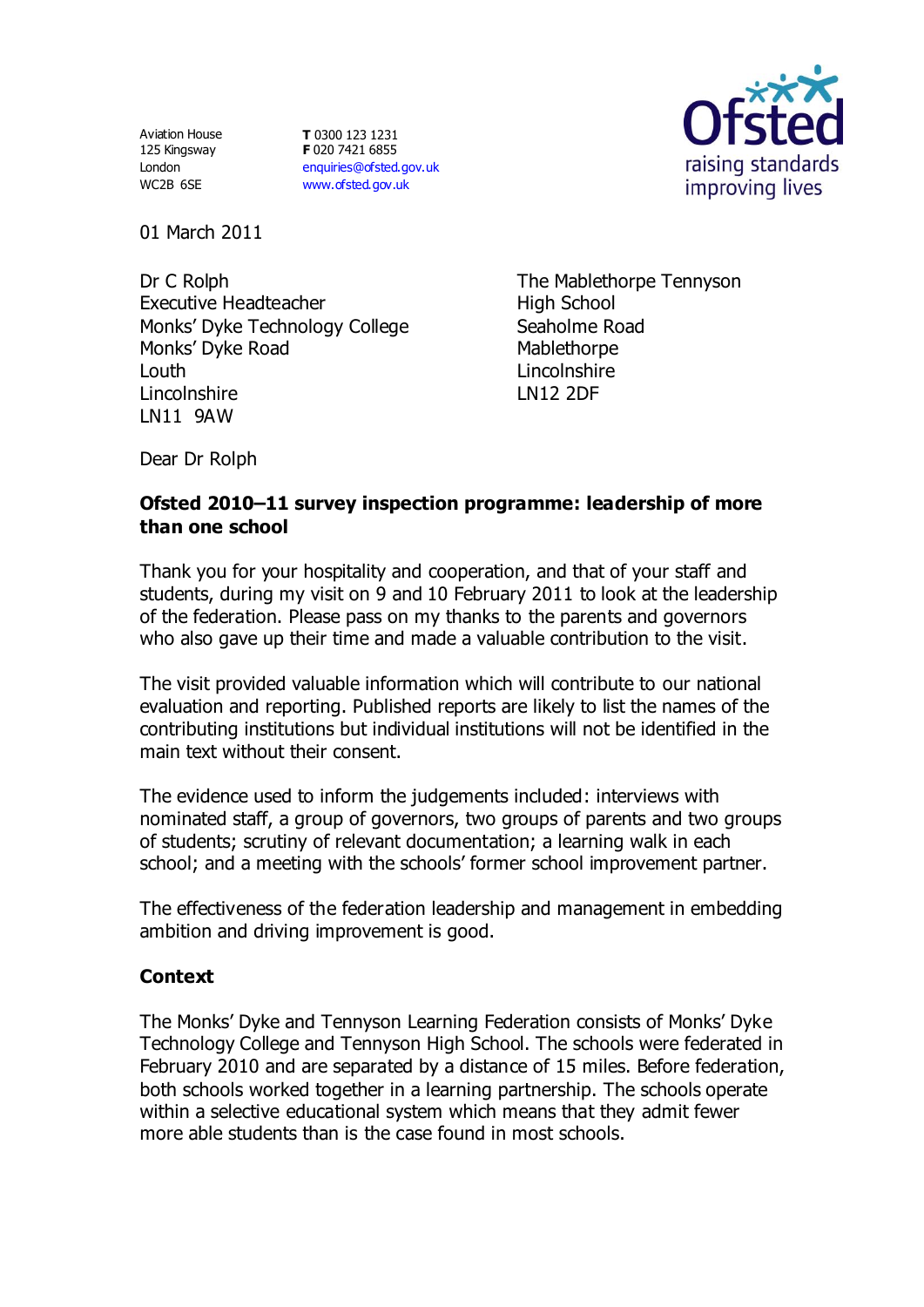# **Outcomes**

- In the first year of the federation, results at GCSE level in the key measure of five A\* to C grades including English and mathematics improved strongly in Monks' Dyke Technology College and were just above average. Results at Tennyson High School were lower, having dipped in 2010 as a result of some weaknesses in the cohort of students. Nonetheless, students at this school made good progress in their learning. Contributing to these results was a federation-wide initiative to provide additional support to students in Year 11 who were underachieving. Assessment data indicate that results are due to rise in Tennyson High School, partly as a result of improvements in teaching and in provision. Since federation, the progress made by students with special educational needs and/or disabilities in Tennyson High School has improved as leadership of this area of work has been strengthened and resources used more effectively.
- Students' behaviour and attitudes to learning in both settings observed were good. The federation's rewards and sanctions policy has been extended to Tennyson High School and its consistent application has improved behaviour.
- Students' attendance has improved at Monks' Dyke Technology College and is now average. Attendance is lower at its partner school but is rising as a result of the relentless drive to improve it. However, persistent absenteeism at this school remains high.

# **Provision**

- $\blacksquare$  The quality of teaching across the federation has been strengthened. In one school, weaknesses in teaching have been robustly tackled and there has been a strong and sustained focus on improving teachers' planning, behaviour management and learning outcomes.
- Each school has drawn successfully on the expertise of its partner school to strengthen its curriculum. For example, science at GCSE level has been introduced at Tennyson High School to meet the needs of more able students. Its expertise has been used well to develop vocational qualifications at Monks' Dyke Technology College. Liaison with the partner school has enabled Tennyson High School to expand extra-curricular opportunities for students, such as educational visits abroad. Some joint extra-curricular activities have been well used as incentives to encourage students in their learning.
- Guidance and support for students have been strengthened in each setting by adopting initiatives developed in the other school. Monks' Dyke Technology College has adopted the partner school's monitoring procedures for Maths and English. Other effective data analysis procedures were taken from Monks' Dyke Technology College to Tennyson High School. These have produced a more accurate picture of where underachievement lies and enabled support for Year 11 students to be better targeted. They have also been well used to provide students and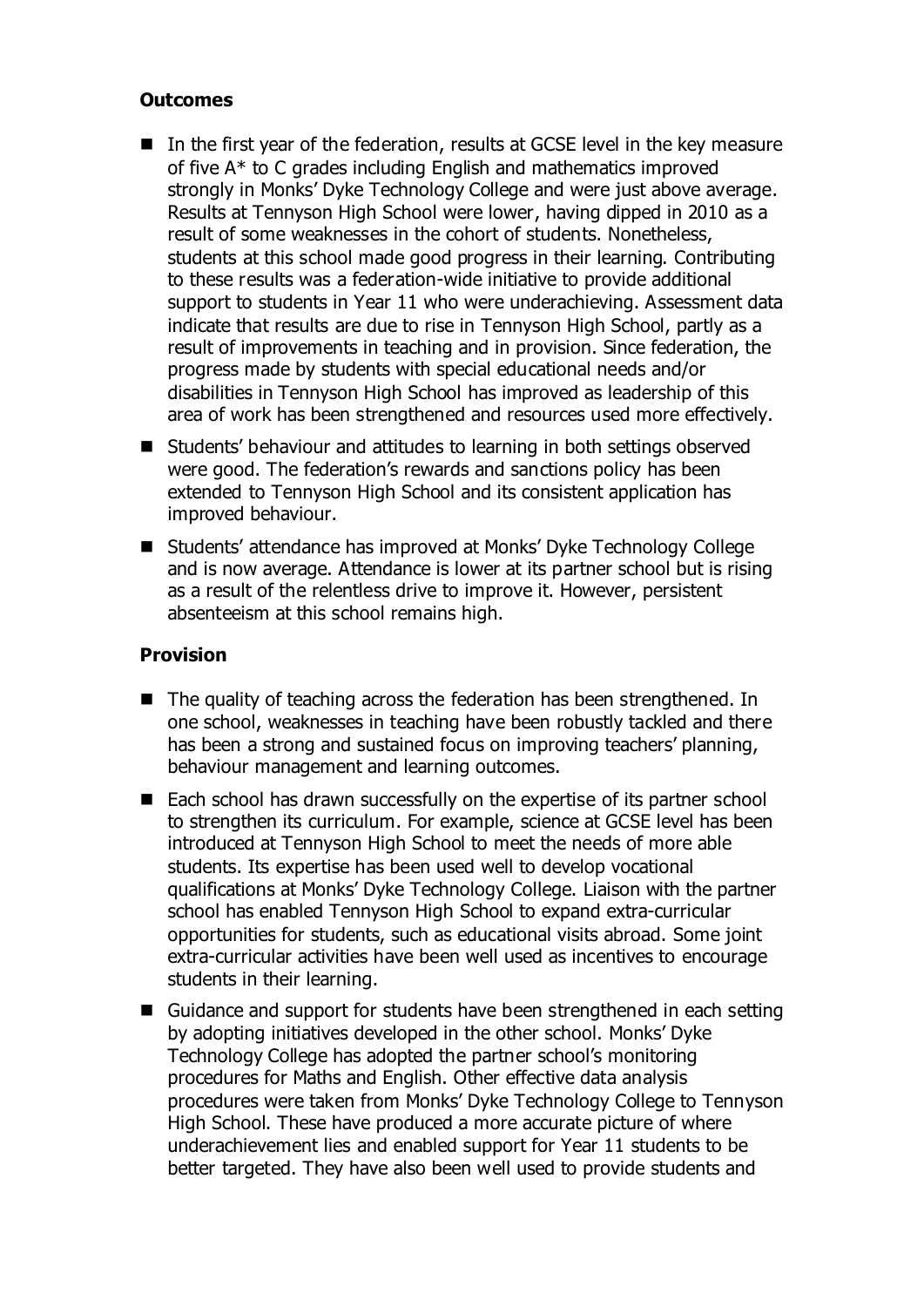their parents with more information about their academic progress. Pastoral support for students has been strengthened at Tennyson High School by introducing a vertical tutorial system. This has been welcomed by students and has improved behaviour and transition arrangements for new learners.

#### **Leadership and management**

- Both schools have benefited from the well-managed introduction of improvement strategies that have been successfully used by the partner school. The senior leadership team's high expectations, coupled with common monitoring procedures, have also raised the accountability of staff in the federation. In one school, roles and responsibilities of staff have been made much clearer and additional adults more effectively deployed to support students.
- Development plans are focused on raising attainment and take account of the schools' individual needs. Key data are monitored carefully on a federation basis and reviewed regularly by leaders and governors.
- Leaders and governors have fostered a high level of professional dialogue between federation staff enabling them to draw frequently on the expertise of colleagues in the parallel setting. They have arranged for several staff to share expertise and resources by working across both schools. There is scope to extend opportunities for other staff to work alongside colleagues in the partner school.
- The senior leadership team and governors quickly overcame some initial wariness of parents and staff about federation by being open and approachable. Stakeholders are well informed and consulted about developments in the federation.

# **Areas for improvement, which we discussed, include:**

- raising attainment at Tennyson High School so that all students in the federation attain equally well
- reducing persistent absence at Tennyson High School
- $\blacksquare$  extending opportunities for staff to work alongside colleagues in the partner school

I hope that these observations are useful as you continue to develop the leadership of the federation.

As I explained previously, a copy of this letter will be published on the Ofsted website. It may be used to inform decisions about any future inspection. A copy of this letter is also being sent to your local authority.

Yours sincerely